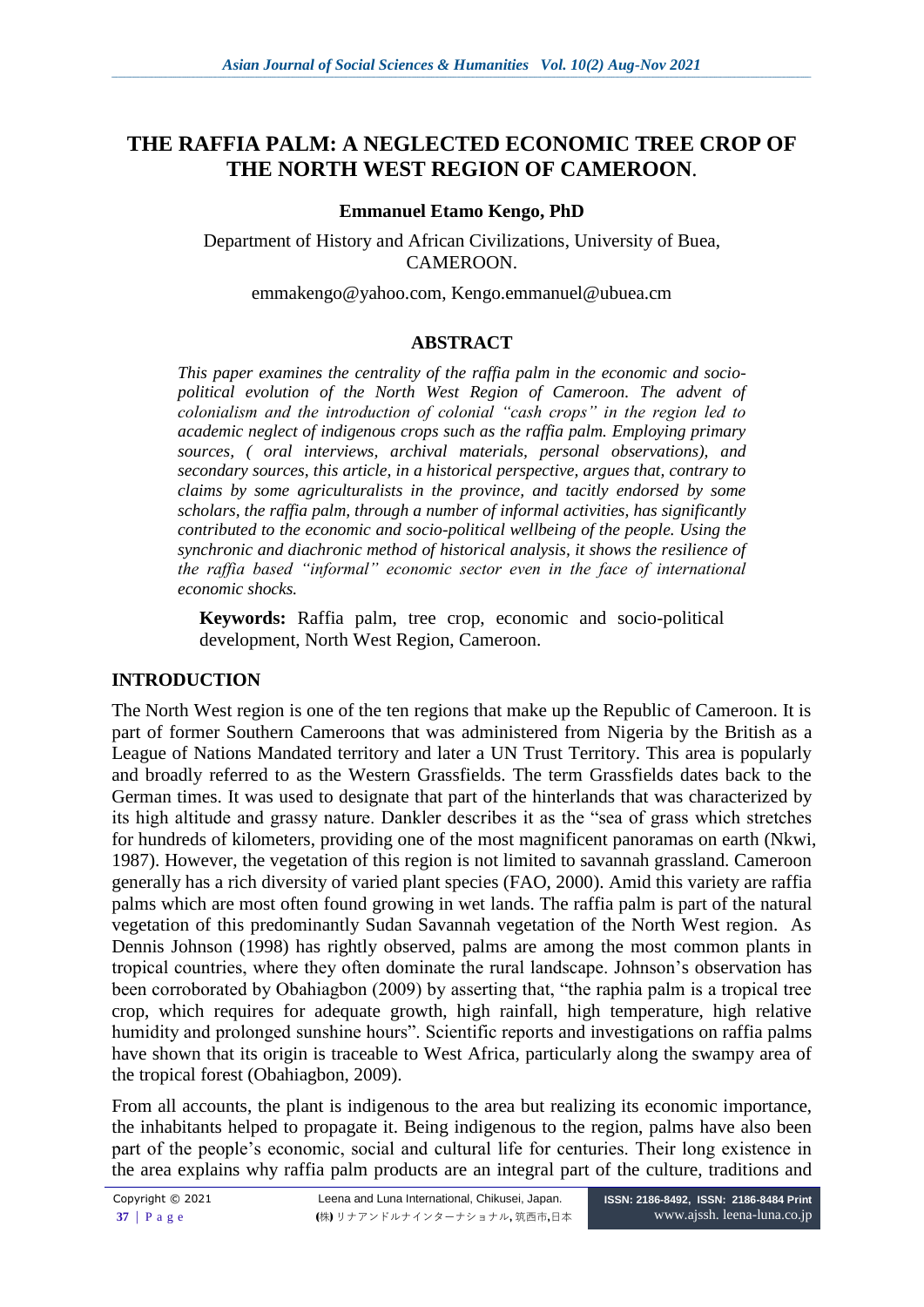values of the Bamunka people of the region (Mphoweh et al, 2015), just like it is for most of the rest of the population in the region. Recognizing the centrality of palms in general to mankind, Soetatwo Hadiwigeno and David Harcharik observe that, since ancient times, mankind has derived an impressive assortment of products from palm trees for food, construction, fiber and fuel. In terms of utility of the products derived from them, the palm family ranks third in the world (after the Gramineae and Leguminosae families), and its role is even more obvious when focusing on the tropical regions (Hadiwigeno and Harcharik, 1998). This assertion is even truer of the North West region of Cameroon where an indigene described the raffia palm as "the tree of life" (Timothy Ambo, 1997). This description, which was expressed in the local *Engwo* language, simply underlines the importance of this tree crop to the local people of Ngwo in particular and the North West region in general. The raffia palm could not and may still not be easily separated from the daily life of the Grassfields people. Valentin (1970) has observed that, in addition to the palm wine which is boiled prior to consumption, (sic) the raffia tree supplies the raw materials for house construction, for the fabrication of furniture, musical instruments, baskets, fish traps, mats and bags. Definitely, the list of uses of the raffia in the Western Grassfields could not have been completely exhausted by Valentin, nor any other researcher, for its uses remained innumerable. It may not be an exaggeration to say that the raffia palm was part of the Grassfielder's everyday life and his activities revolved around the crop before, during and after the colonial period. Drummond-Hay captured the centrality of the raffia palm in the lives of the people of the region when he stated of Ndop that:

From the native point of view, the most important tree in their country is the raphia palm (*Raphia vinifera*). To them this is a *multum in parvo* for its uses are countless. The palm supplies the wine drunk in this country ( no oil palm wine is drunk); it is used in the making of household furniture, in the building of their houses almost to the exclusion of other timber, for making mats, bags, fish traps, ropes, and touches; for bridging small streams, for the making of raft-like canoe, and an infinity of other useful articles (Drummond-Hay, 1927).

As exhaustive as the list may seem to appear, Drummond-Hay did not pretend to have exhausted the list of important and daily uses to which the palm was put. He therefore admitted that there was an infinity of other useful articles that were produced from the raffia palm. E.G. Hawkesworth made a similar and complementary remark of the tree crop when he noted in Bafut that;

The false raphia palm is found in large quantities and plays a most important part in the lives of these peoples. They are entirely dependent upon it for building material and its plenty has produced better housing conditions than elsewhere. It is also used for the manufacture of beds and stools while large supplies of palm-wine are obtained from it (Hawksworth, 1926).

The above observations leave us without any doubt that during the pre-colonial and colonial years in this region, the raffia palm did not only provide material for the manufacture of the basic utilities of daily life, but also provided them with palm wine and trading articles such as the raffia bags in Meta chiefdoms and Bamessing. The importance of this tree plant has not diminished in the region since the end of colonialism. But rather, the raffia palm has acquired more economic and socio-cultural importance since the end of the colonial period. This paper sets to demonstrate that the raffia palm constitutes the lynchpin of a resilient traditional economy or what many may prefer to call an informal economy, which survived colonialism and runs from the rural areas to the city centers.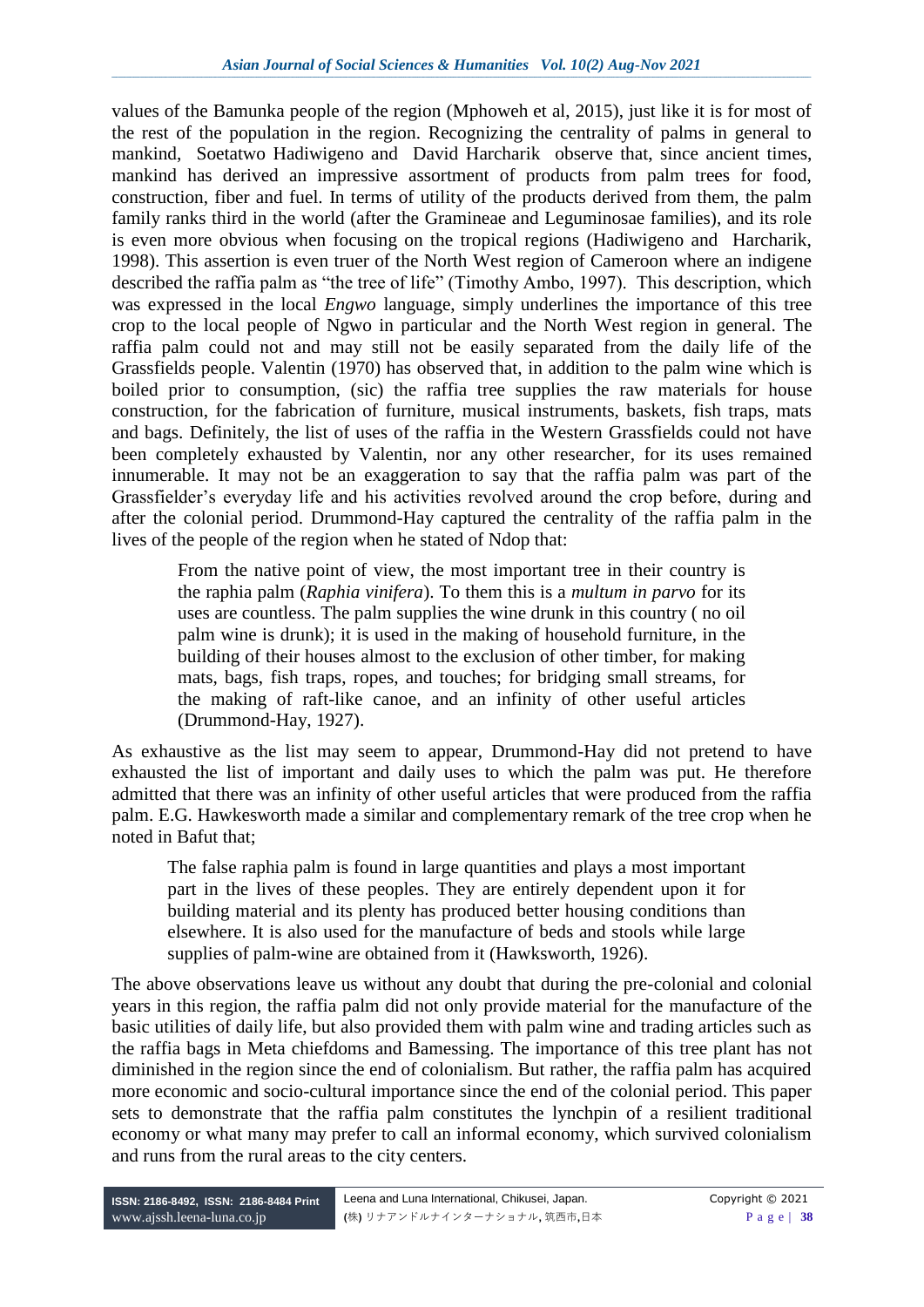## **The Raffia Palm in the Informal Sector (Economy)**

In an attempt to define the informal sector, Grey-Johnson concedes to its definitional difficulties, stating that;

 Most attempts to define the informal sector despair even before beginning to do so. They start by referring to it as "elusive", "indistinct" a "fuzzy" concept, fraught with too many "grey areas" etc. This may be so because the informal sector does not seem to fit properly into the conceptual slots of development economies (Grey-Johnson, 1992).

He rather finds the informal sector easier to describe than to define. Drawing from the ILO Kenya employment report of 1972, he uses the following characteristics to describe or qualify an informal economy;

- Ease of entry
- Reliance on indigenous resources
- Family ownership of enterprises
- Small scale of operation
- Labor intensive and adopted technology
- Skills acquired outside the formal school system
- Unregulated and competitive markets.

Keith Hart opines that, "the distinction between formal and informal income opportunities is based essentially on that between wage-earning and self-employment. The key variable is the degree of rationalization of work – that is to say, whether or not labor is recruited on a permanent and regular basis for fixed rewards" (Hart, 1973). However it may be, difficulties over defining formal and informal economic activities in Africa arise essentially over the attempt to clone western economic models in Africa without taking into consideration, local realities. As Grey-Johnson (1992) has opined, "what is certain is that any attempt to define the informal sector within the traditional parameters of economics will engender imprecision and confusion." To King, because the majority of Africans are "informal sectorities", the term "informal" might be a misnomer; it would be more appropriate to refer to it as the "ordinary" sector or stick to the old Lewiserian terms of "traditional" sector which categorizes into one, everything that does not fall within the confines of the modern formal sector (King, 1989). Most of the activities discussed in this work come close to or fit the descriptive frames of Grey-Johnson and Keith Hart for an informal sector. I therefore consider this paper as an examination of a raffia palm driven "informal" or traditional economy in the North West Region of Cameroon.

#### **Types and Ownership**

The North West Region of Cameroon is host to two main species of raffia known locally as Mbu- raffia palm and the *Nka*-raffia palm in the *Mu ngaka* language. The two have been identified scientifically to be *raphia farinifera* and *raphia vinifera Beauvois* though this scientific classification is still being contested (Knöpfli, 2001). The Mbu-raffia palm is predominant in Batibo Subdivision and parts of Widekum and Njikwa Subdivisions while the *nka*-raffia palm predominates in the rest of the Western Grassfields of Cameroon. Raffia palm groves in the region are owned by individual families, a tenureship that is historically entrenched in the culture of the people. However, because of the economic importance of the raffia in this region, individuals grew up to plant their own plantations while others bought and owned personal groves. With the demise of the owner, the grove was inherited by his children (mostly male children). Some family members faced with financial difficulties could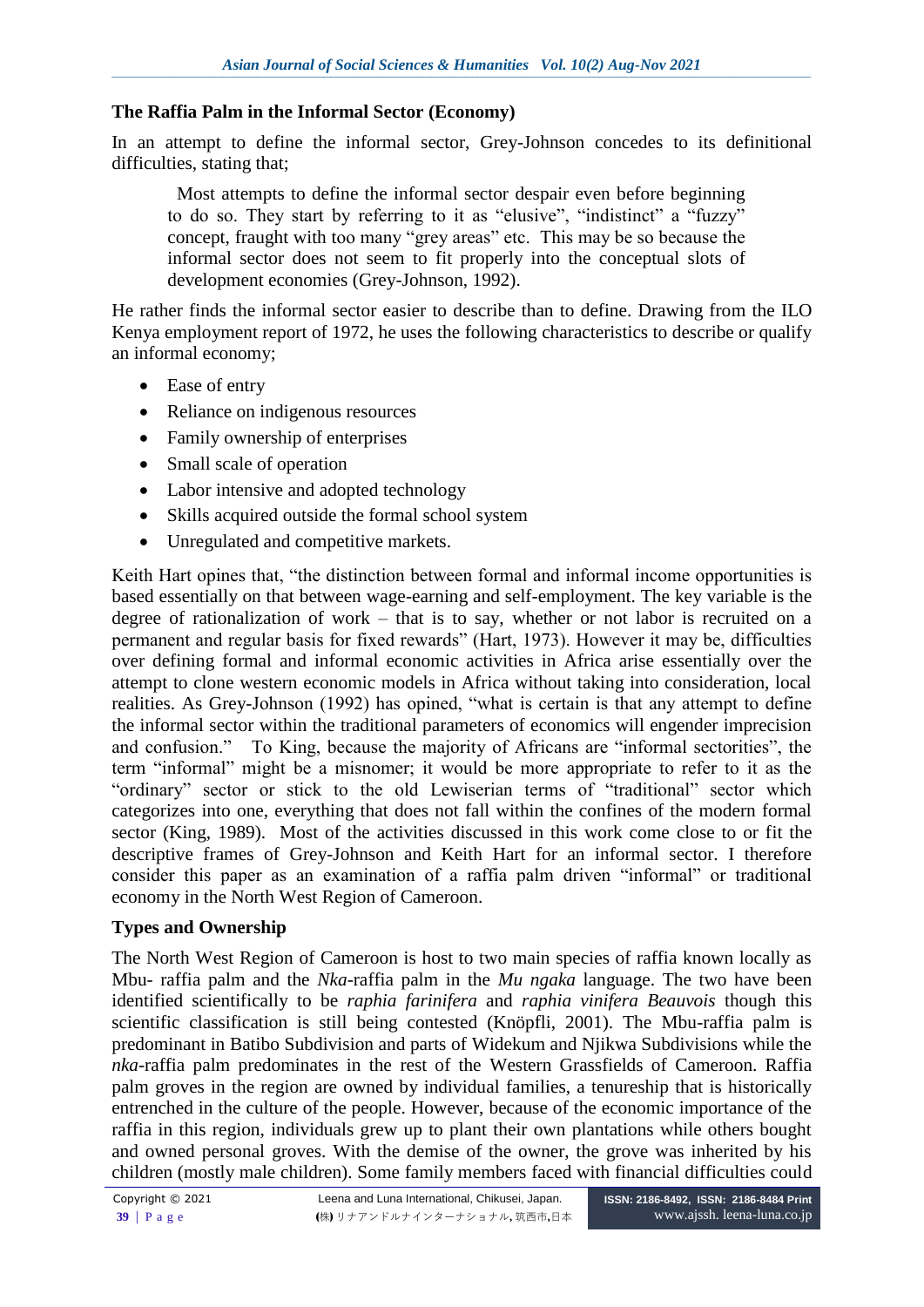also pawn raffia palm groves for a specific period of time or indefinitely.<sup> $\mathbf{i}$ </sup> The numerous economic activities supported by the raffia ( tapping, weaving, roofing, furniture etc.) did not require much formal training but traditional apprenticeship as the children grew up with the parents especially the male children. Much capital was not and is still not required to begin life as a palm wine tapper, a maker of raffia furniture, or a weaver of raffia bags and baskets. Many families could easily earn a living from the raffia especially given the fact that each family at least owned a grove. Arguably, and historically speaking, the raffia palm has supported the largest informal economy in this region.

### **The Problem or (Colonial Impact)**

Colonialism however came with the introduction of new crops (colonial cash crops) and new sources of livelihood in the region like elsewhere in Africa. The region witnessed the introduction of new food crops during the European era such as Irish potato, rice, yams, amongst others. In 1923, the coffee crop was introduced into the province haven been brought in from the adjoining French administered East Cameroon (Kengo, 2007). For most of Cameroon's colonial history, emphasis was placed on the encouragement of crops for export (Delancey, 1980). Pre- existing economic crops of the North West region like the raffia palms, cola nut and oil palms did not receive any scientific attention. Postcolonial scholarship on the region's economy has continued on the same colonial lines and placed an undue preference and importance on these "colonial cash crops" it to the neglect of preexisting ones like the raffia palm, which contributed and continues to contribute very significantly to the socio-economic development of the people of this region in very diverse ways. Such an approach to indigenous economies only helps to give credence to the Eurocentric perspective which depicts African economies as a *tabula rasa* before colonialism. As O.N. Njoku has opined, autocentric and enduring economic recovery must begin with a rediscovery and re-ennoblement, within limits, of the traditional system. He further states that, the *tabula rasa* mentality in Africa modernization model has been shown to be destructive and dangerous (Njoku, 2001). Hans Knöpfli acknowledges this neglect of the raffia palm when he observed that;

Now the problem is that apparently not much scientific work has been done on raphia palms in the Republic of Cameroon. Consequently I found it almost impossible to get reliable economic and scientific information about them. One of the many agricultural officers I consulted said, "You know, we only deal with plants with a profit value (Knöpfli, 2001).

The conclusion one immediately draws from the above statement is that the raffia palm has been perceived as a crop or a plant without an economic value by some agricultural officers in Cameroon for long. While there is the obvious absence of scientific work on palms in Cameroon as pointed out by Knöpfli, the above response from an agricultural officer concerning palms epitomizes the attitude of the government for which he worked, and even

<sup>i</sup> This practice is quite old and common in the province. It also underlines the economic value of palms for them to be easily pawned. Many groves that were pawned were eventually claimed permanently because the debtor could not redeem them.

ii Some of the works that have examined these colonial "cash crops" are; Emmanuel E. Kengo, "coffee in the Economy of the North West Region of Cameroon, Canute Ambe Ngwa, " The Upper Nun Valley Development Authority in the Social and Economic Development of the Ndop area of Cameroon since 1970" ( PhD thesis, Department of History, University of Nigeria, Nsukka 1998). Marcus A. Anyi, "Cash Cropping and Changes in Traditional Agriculture: The Case of the Coffee Village of Ngwo" ( B.A. diss., Department of Geography, University of Sierra Leone, 1981). Blaise Ban, "Coffee Production and Commercialization in Mezam Division: Post Independence Era" ( ENS, University of Yaounde, 1981).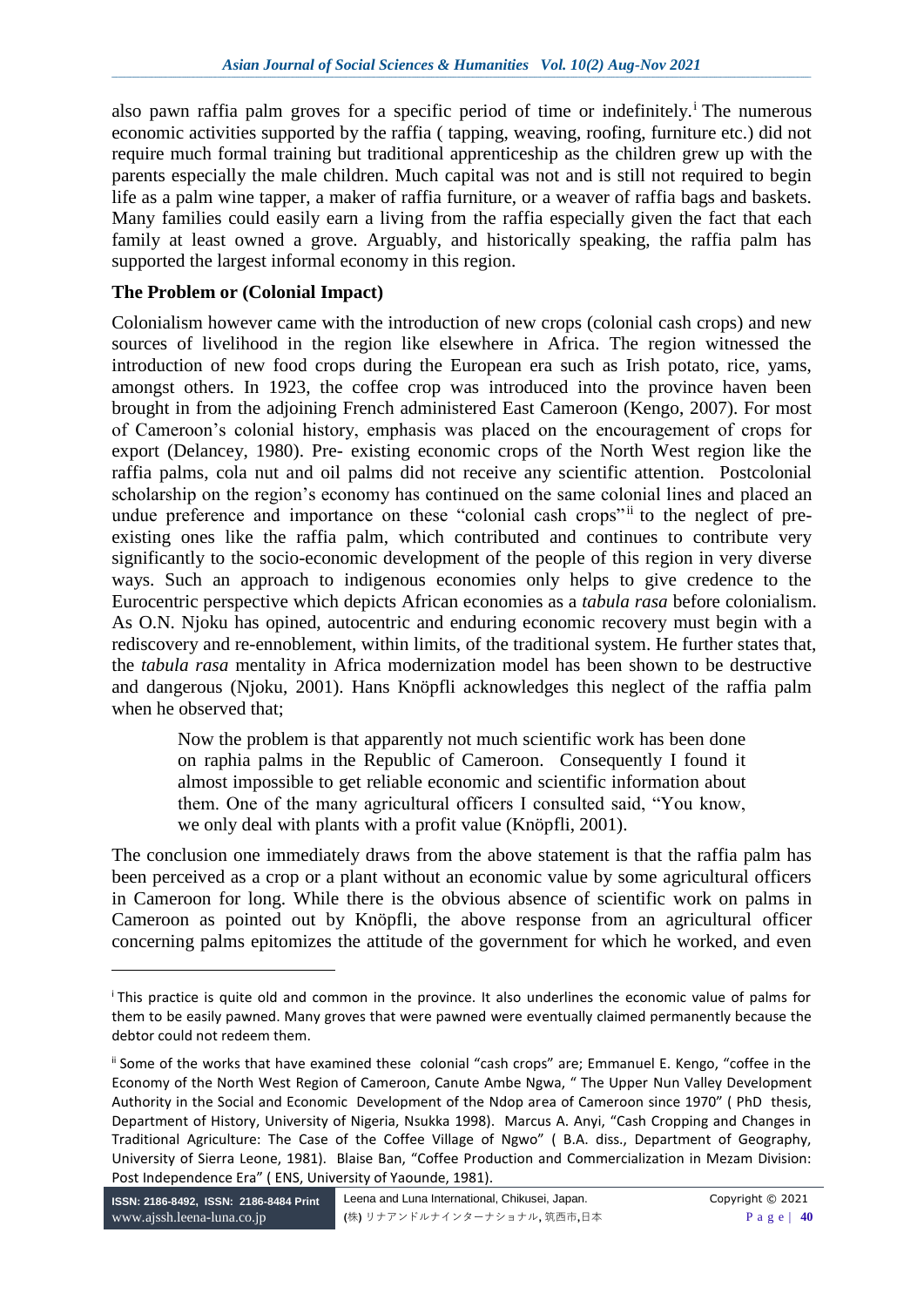some scholars towards the raffia palm. The raffia palm according to this agricultural officer and even some uninformed scholars has no profit value. In other words, the raffia palm has no economic and social significance and so requires no scientific attention. Such reasoning or logic is quite exemplified in the Ndop plain where the activities of the Upper Nun Valley Development Agency ( UNVDA) , that emphasizes and encourages rice cultivation, are known to have added value to the economy of this region but the fate of raffia bushes coupled with their ecological values and functions were severely compromised or hampered ( Mphoweh, 20015). The Bamunka people are said to have lost interest in managing raffia palm bushes in favor of rice production which was economically more viable in the short run. The neglect of the raffia palms by agriculturalists and general scholars has persisted, decades after independence, in spite of the significant economic and socio-cultural importance of the raffia palm to the economy of the North West region in particular and Cameroon as a whole. Going by the logic of the above agricultural officer, the raffia palm is not a plant with an economic value like coffee, cocoa or banana and so deserves no scientific or scholarly attention. This largely explains its neglect by policy makers and researchers.

Probably due to lack of awareness and recognition or education, Earth Communication raised the alarm that "raffia palms are currently experiencing a high rate of destruction in favor of other activities" (Earth Communications WWF, 1998). This paper contends that the raffia palm is an economic crop *par excellence* from which the people have earned cash through a chain of informal economic activities stretching from the rural areas to the cities. It has also contributed to the cultural and socio-economic development of the people. Unfortunately, the raffia has not received the attention it deserves from scholars probably due to a narrow definition and conceptualization of what an economic or a cash crop is. The Cambridge Dictionary defines a cash crop as a crop that is grown mainly to be sold, rather than used by the people who grew it or those living in the area it is grown in. According to the Wikipedia, a cash crop or profit crop is an agricultural crop which is grown for sale to return a profit. It further explains that, the term is used to differentiate marketed crops from subsistence crops, which are those fed to the producer's own livestock or grown as food for the producer's family. This researcher thinks that such definitions are circumscribed and do not longer reflect twenty first century realities of rural agricultural practices especially in developing economies. There are crops or plants which are as good as export crops as they are subsistence. Such crops and their bye-products are sold externally as much as they are consumed locally. The raffia palm is one of such which supports a traditional economy and also provides for export. So, they serve both as cash crops as well as they may also meet the subsistence needs of the producer with the same magnitude. The raffia palm has been able to meet both the cash and subsistence needs of the people of the North West region of Cameroon for several decades. It is the failure to properly identify and redefine such crops in their contemporary economic and social functions that partly explains the unsung economic and social importance of the raffia palms in the North West region of Cameroon.

Using the diachronic and synchronic methods of historical analysis, this paper intends to evaluate the economic and social significance of the raffia palms in the history of the people of the North West Region of Cameroon through a number of informal activities. It intends to demonstrate that the raffia palm is a crop with a very high economic value even more than some of the cash crops that have been emphasized in Cameroon since independence and requires scholarly attention.

# **The Colonial Epoch and Economic Developments**

In addition to introducing new crops in Cameroon in general and the North West in particular, the colonialists did quite much to record the economic activities of the people of this region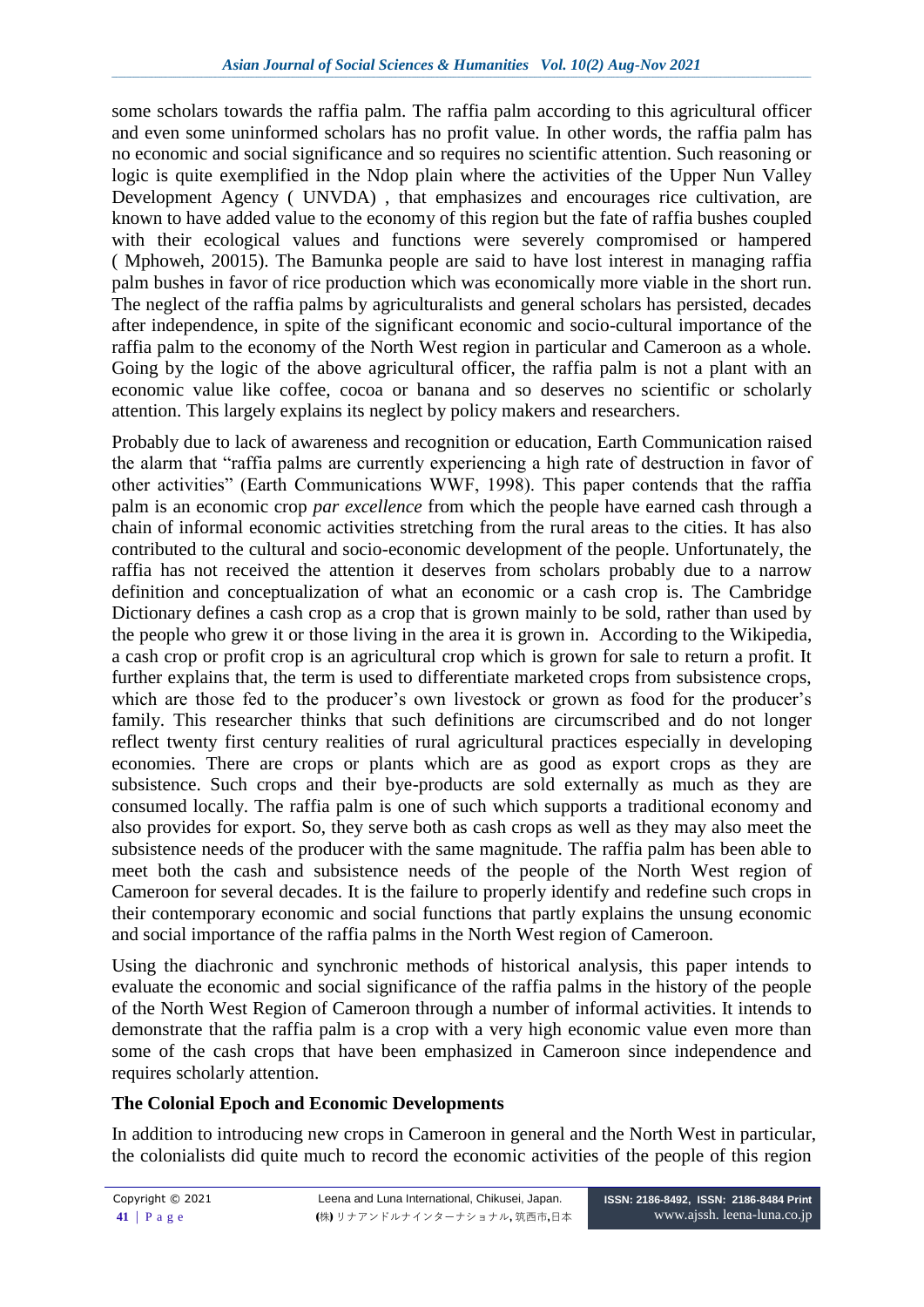as they met themiii. The recording of these economic activities was not void of prejudices though. In this regard, much was recorded about the food crops and some sylvan crops such as the cola nut tree and the oil palm trees which were abundant only in some parts of the region. However, this colonial literature also shows the abundance of raffia palms in the whole province and its multiple utilities. A number of them (mostly colonial assessment reports) have already been cited above and it may be needless going back to them. The acknowledged uses of the raffia palm by the colonialists ranged from; the provision of building materials, materials for furniture, palm wine, baskets etc. In spite of colonial hypocrisy to conceal indigenous developments and initiative, G.J.A. Gregg found it difficult to hide his admiration for one of the local industries in Meta, Momo Division, which depended almost entirely on the raffia palm. This was the weaving industry. Amazed at what he saw of this industry, he reported of it in glowing terms stating that;

For workmanship and strength, the native basket is as good as those made in England. The design is not queer and could be used without comments in our own streets. The native will cover a bottle or a ten gallon water jar with exquisite wicker work quite equal to those seen in luncheon baskets in the English shops. Very beautiful bags are made by the Metas, extremely soft, and coloured red with a camwood dye, or many coloured by the numerous native vegetable dyes which the native knows how to prepare (Gregg, 1924).

The Meta weaving industry was certainly an industry par excellence during the colonial period. This has remained so up to this day. This was, and has continued to be possible thanks to the availability and abundance of raffia palms. The raffia stems and fiber remained the main materials used in this industry. Raffia bag weaving was equally well developed in the Ndop district especially in Bamessing. Here, it was given a rare touch of beauty and value. It was also popular and advanced in Ngwo, Bafut, Nkambe, and Banso. Each village or community produced its own raffia bags in a unique and intrinsic way and they all met the different needs of the people.

The exploitation of the raffia palm in the Bamenda Grassfields exemplified man's inventive response to economic necessity in his environment. Villages or communities that were not endowed with raffia palms to be able to weave their own bags and baskets got into trading relations for those items with producing communities (Kengo, 1998). The availability and none availability of the raffia palm in some communities during the colonial period, also became a source of conflict in times of need. For example, during the construction of the Bali-Nyonga station by the Germans, the search for raffia bamboo poles compelled Bali-Nyonga subjects to steal them from neighbouring villages, which ended up in hostilities (Mbah, 2013). This only helps to highlight the importance or the sacrosanct nature of the raffia palm in pre-colonial and colonial architecture.

However, some of the sacred and social uses of the raffia were hardly realized by the colonial social anthropologists. Raffia stems, commonly referred to in the province as bamboos, and equally had some sacred uses amongst some of the Grass fields' people. In some of the Tikar group of people in the region, the raffia stems were used for the fabrication of special stools, used in religious societies such as the *Nfuh* Society in Ndu. The *Nfuh* Society was the military arm of traditional administration in Ndu and it was customary for them to use special stools

iii See for example, E.M. Chilver and P.M. Kaberry, Traditional Bamenda, the Pre-Colonial History and Ethnography of the Bamenda Grassfields ( Buea : Ministry of Primary Education and Social Welfare, and West Cameroon Antiquities Commission, 1968), P.M. Kaberry, Women of the Grassfields: A Study of the Economic Position of Women in Bamenda, British Cameroons (London: HMSO, 1952).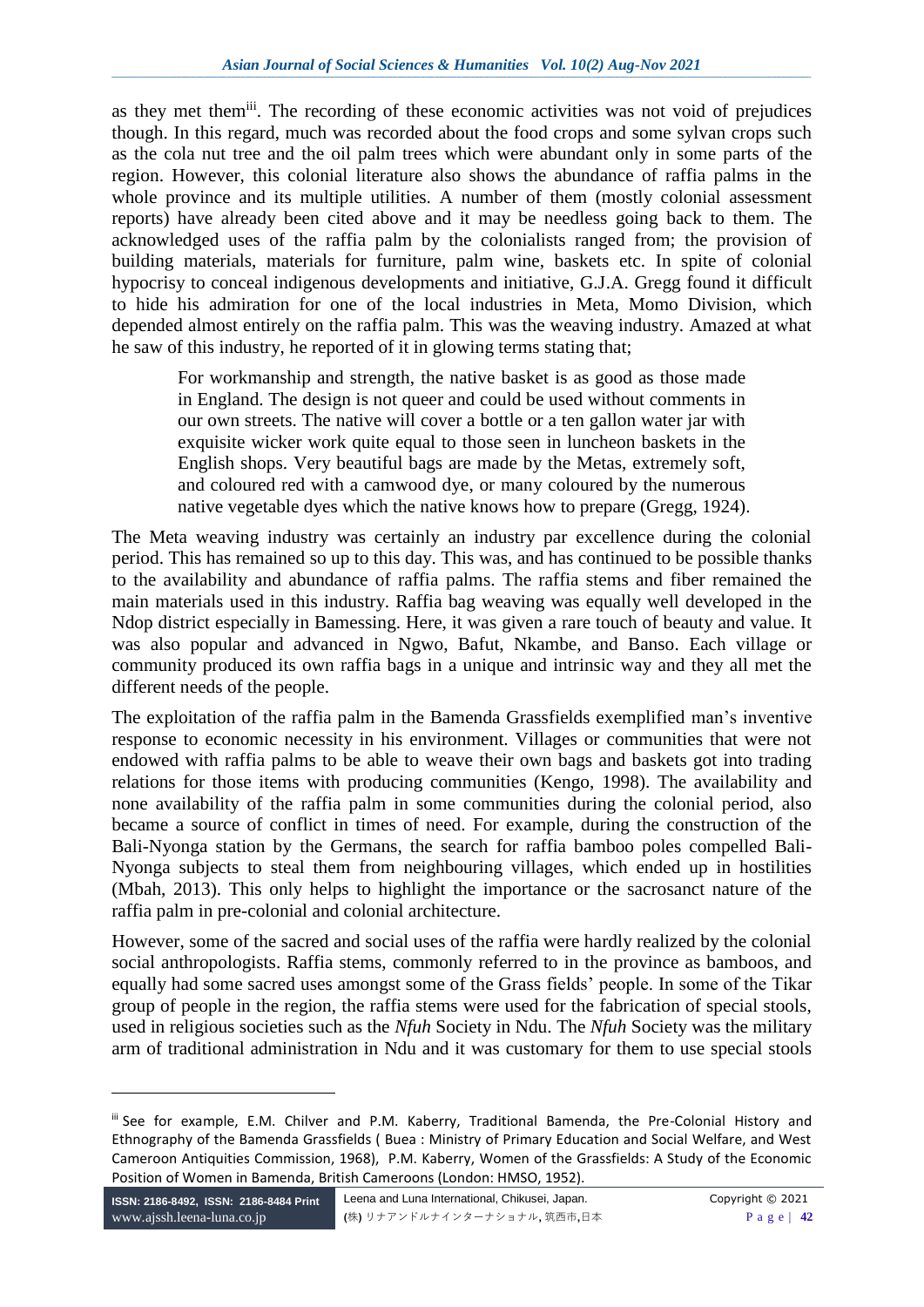made of raffia stems during their meeting sessions (Nyadi, 2018). The Nso had a similar practice to that of the Ndu where the seats in secret society venues were fabricated from raffia stems. Amongst the Ngwo, Oshie Meta and the rest of Momo people, raffia stems were used for the fabrication of special coffins in which notables and in some instances, royalties were buried. The efflorescent of a raffia palm was of huge cultural significance and symbolism. It was used to symbolize danger, to place injunctions on disputed lands, to signal the meeting of a secret society (*Ngomba*, *Aken* etc). They were also used for decoration on special occasions. A whole lot of artisanal industries depended on the raffia palm for raw materials.

One of the most important products of the raffia palm during the colonial period remained the raffia palm wine. It was the main source of alcohol or liquor for most of the indigenes. As Susan Diduk (1993) has rightly pointed out, indigenous beer production in the Bamenda Grassfields included locally tapped raffia wine as well as corn and guinea corn beer. Such drinks were generally used as a source of largesse and gift – giving at celebrating events. The strong presence and influence of European alcohol in Cameroon during the colonial period does not seem to have displaced the socio economic influence and importance of local liquors such as raffia palm wine in the Bamenda Grassfields. Palm wine joints are said to have been more than double the number of regular beer parlors in the Ndu municipality to the extent that an area was reserved only for palm wine and corn beer joints ( Nyadi, 20018). As Awasom has amply demonstrated, the popularity of raffia palm wine in the North West region during the colonial period was evident in the popularity of palm wine joints. He compares palm wine joints in Bamenda town, the capital city of the region, in the years running to independence, to Paris cafes and salons during the period of the French Revolution. Awasom observes that:

Palm wine joints served as informal media centers in a society where newspapers were extremely difficult to come by until the early1960s. Frequenting the palm wine leisure joint was a regular practice of urbanities, not just for drinking but for the simple reason that they had to meet there to be informed about the latest socio-political events in town. There was always a story teller, a philosopher king, or a distinguished individual who would engage people in conversation on a variety of topics or simply entertain people with stories. Keeping away from palm wine joints was missing a lot in town and appearing backward. The best source of information on the latest in town was therefore the version from the palm wine joint (Awsom, 2008).

Realizing the socio-cultural importance of such public spaces, politicians of the independence struggle in southern Cameroons appropriated and instrumentalized palm wine joints in Bamenda for political campaigns or gains. This important role of the raffia palm wine in the politics of independence is hardly highlighted in the political history of Cameroon. In spite of the acknowledged socio-economic significance of the raffia palm in this region by the colonialists, nothing was done to research on the raffia palm or to encourage its planting and conservation. Rather, colonial crops (coffee, Irish potatoes, rice) took central stage in terms of attention.

# **The Post-colonial Period**

The years following independence did not witness any improved academic interest in the raffia palm either. This was so even as the raffia palm continued to play a greater economic and social significance in the lives of the people. This attitude is partly explained by the fact that, Cameroon's post-colonial agricultural policy was largely a continuation of colonial agricultural policies ( Delancey, 1980), which emphasized and paid particular attention to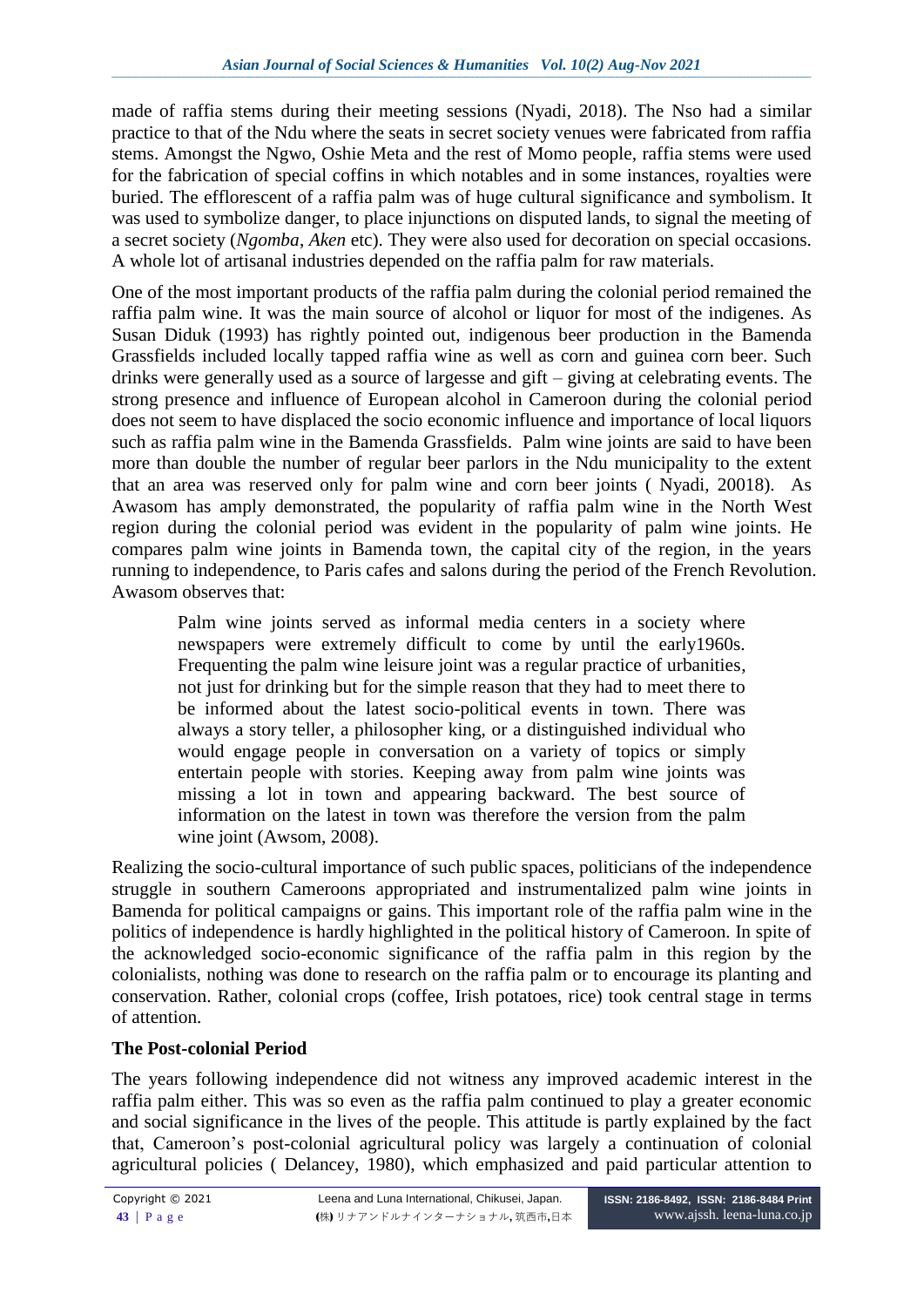colonial cash crops production, to the neglect of some of the indigenous staple crops. Agricultural research and extension remained limited and concentrated on export crops (Green, 1969).

In 1973, on the occasion of a National Agricultural Show in Buea, the then President of Cameroon El Hadj Ahmadou Ahidjo declared that the country was to embark on a Green Revolution, "to deploy all means capable of promoting the development of the potential of Cameroon's rural production by eliminating anachronistic forms of constraint for the small holder and by creating conditions for a modern agricultural economy" (Delancey, 1980). To achieve the optimistic goals of the "Green Revolution", a large number of organizations or parastatals were created to promote the attainment of these goals. This was in addition to those organizations that had been created before this time to promote agricultural and rural development.

In the North West Region, the older organizations included the Wum Area Development Authority (WADA) and the Upper Nun Valley Development Authority (UNVDA).<sup>iv</sup> New organizations created were the National Fund for Rural Development (FONADER), created in 1973 to provide financial support for the Revolution through the provision of credit adapted to rural conditions. There was also the North West Development Authority (NWDA) created in August 1981 and charged with rural development in the province. Interestingly, though these bodies were all involved with agricultural improvement and rural development in the region in one way or the other, none of them had the raffia palm as one of the plants or crops to be encouraged or propagated. Rather, as stated earlier, wetland rice cultivation was achieved by the UNVDA in the Ndop plain at the cost of raffia palm groves that were being cut down to make way for rice cultivation ( Mphoweh et al., 20015). The North West Development Authority as an agency that adopted the holistic approach to the economic development of the region, did not include the raffia palm as one of the crops to be encouraged in its mission statement. This in no small way shows how even the post-colonial regime failed to recognize the economic and social importance of the raffia palm to the socioeconomic development of the province.

The challenges and neglect notwithstanding, the post-independence years also provided the raffia palm industry with some new avenues and economic opportunities indirectly. One of the most important developments after independence that seems to have elevated the economic relevance of the raffia palm was the creation of Prescraft in the Bafut fondom in 1961. Prescraft is the acronym for the Presbyterian Handicraft Center and run by the Presbyterian Church in Cameroon. Prescraft provided an incentive to raffia related crafts in the region. It reorganized the craft industry, coordinated its activities and also provided a market for its products. One of such changes took place among the basket weavers in the Meta village of Njah-Etu (Knöpfli, 2001). Prescraft organized the basket weavers of this community into a small well organized weavers' cooperative and because of the beauty and practicality of their baskets, Prescraft was able to find a constant demand for these baskets both at home and abroad. Njah-Etu baskets were made almost exclusively from raffia and oil palm leaves. With time, Prescraft was able to open more centers in Bali Nyonga and Nsei in Ndop ((Knöpfli, 2001). This provided an impetus to art works in general and the weaving industry in particular because Prescraft was able to market their products both at home and

iv WADA was created in 1965 with German aid as a rural development agency aimed at training youths in agricultural activities such as rice and maize cultivation. To attain its objective, it opened trial and demonstration centers for the cultivation of these crops. It also trained youths in technical and artisanal skills such as carpentry and masonry. UNVDA was also engaged in wetland rice cultivation in the Ndop plain. UNVDA was created in 1970 to develop rice and fish production.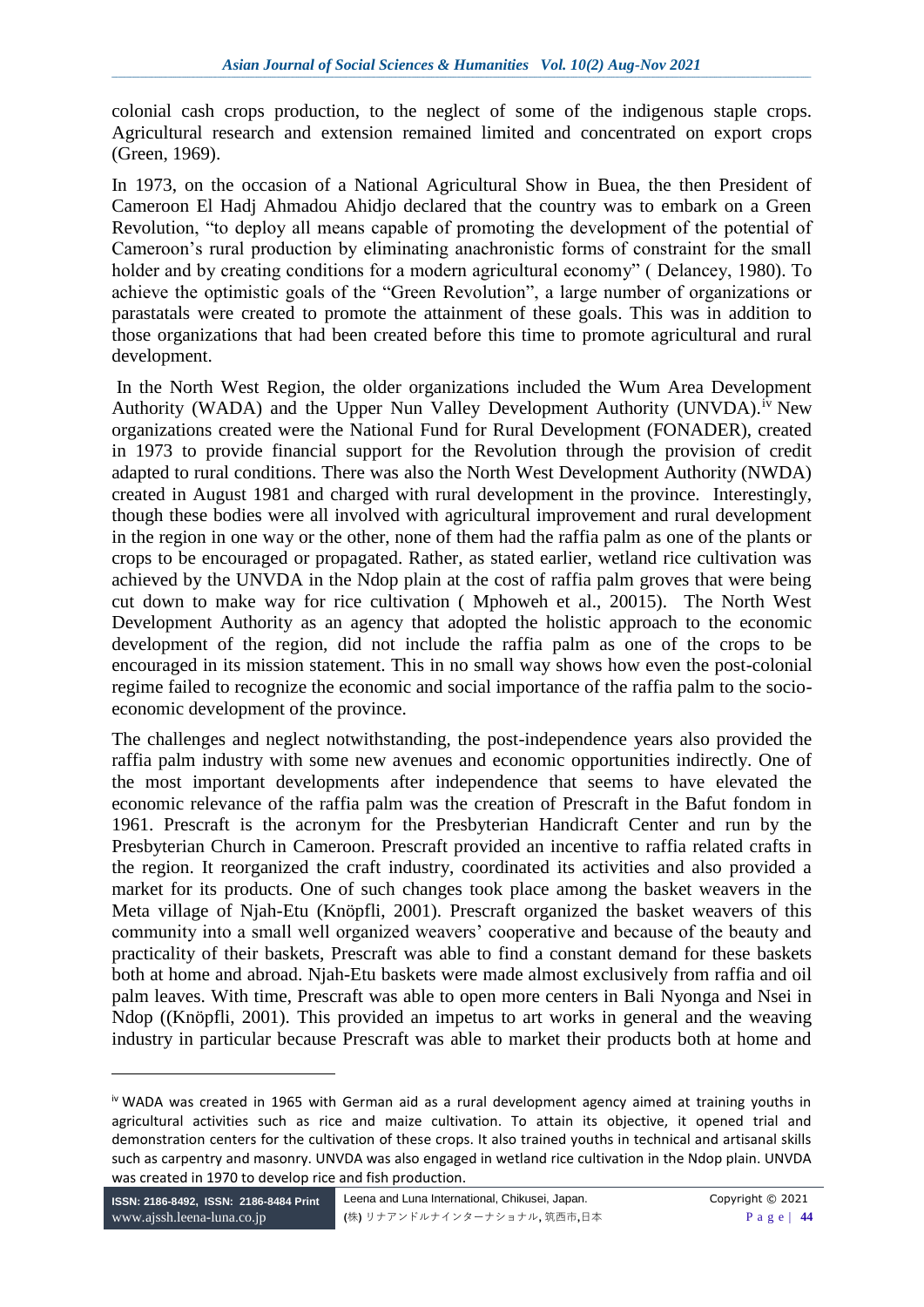abroad. Bag weaving from raffia fibers also grew in prominence not just because of the influence of Prescraft, but also because of an increase in domestic use especially during coffee harvest (Kengo, 1988). A variety of domestic furniture made from raffia bamboos or stems were also in vogue especially right up to the early eighties as Knöpfli has adequately illustrated in his work. By and large, the raffia palm remained very central in the economic and social life of the people of this region after independence and this was more so in the rural areas where most of the art works were made from the raffia palm.

It has been suggested that the introduction of coffee in this region led to increased financial earnings and a drop in palm wine consumption in favor of bottled beer in rural areas after independence. Those who hold this view, have added that this was especially so when farmers received their pay from the cooperatives ( Sabum, 2003 & Angwantu, 2003). Though there are no statistics to back up such claims, granted that such was the case, then the fall in the demand for palm wine was only seasonal and short-lived as coffee itself is a seasonal crop produced just once a year.

There is no doubt that the post-colonial period has witnessed a growing importance of the raffia palms to the people of the Bamenda Grassfields. It was this growing importance that inspired Knöpfli to posit that; these raffia palms have so many uses that they are probably the most versatile and economically valuable plants in the Western Grasslands – even more so than the oil palm. He goes further to add that, their uses seem, indeed, limitless, so we can only show the major examples of how they support life and culture. Arguably, one of the major ways by which raffia palms have supported life and culture in the postcolonial economy of the Bamenda Grassfields has been through weaving and basketry. The importance of weaved raffia bags and baskets in the postcolonial economy of the region only exemplify the growing importance of raffia palms to the people. After independence, raffia bags and baskets were not only marketed in the province, they were also exported to other provinces in the country, Europe and North America. Basket making was no longer a craft which produced useful objects only for home use or the local market. As Knöpfli has posited, basketry became an important source of independent income for many women, strengthening their sense of identity and their self-reliance. In addition to baskets and raffia bags, chairs and decorative articles made from raffia (frames) were also encouraged and marketed by the Prescraft and individual hawkers.

## **The Economic Crises of the 1980s – 90s and the Raffia Palm industry in the North West Region of Cameroon**

Beginning in 1986, Cameroon like most African countries south of the Sahara was hard hit by an economic crisis (Takougang, 1993). This crisis was characterized by a fall in the price of primary commodities in the world market, especially coffee on which a majority of the rural population in the North West region had depended for foreign income earnings. For example, the price of coffee in the province dropped from 550 francs CFA in 1986 to 250francs CFA in 1990. This was due to a corresponding fall in the price of coffee in the world market. The fall in the price of coffee in the world market meant a reduced income to a majority of the people who were farmers. However, the crises did not only affect farmers, but also civil servants. There was devaluation of the francs CFA followed by a 50% slash in the salary of civil servants in Cameroon. In addition, the government of Cameroon could no longer subsidize most of the organizations or parastatals it had created to champion agricultural and rural development in the country. For example, the economic crises affected the activities of the U.N.V.D.A. to near bankruptcy but areas transformed into rice fields continued to exist and were taken over by local farmers (Mphoweh et al., 2015). These developments had an interesting turn of events in favor of the raffia palm industry especially the palm wine sector.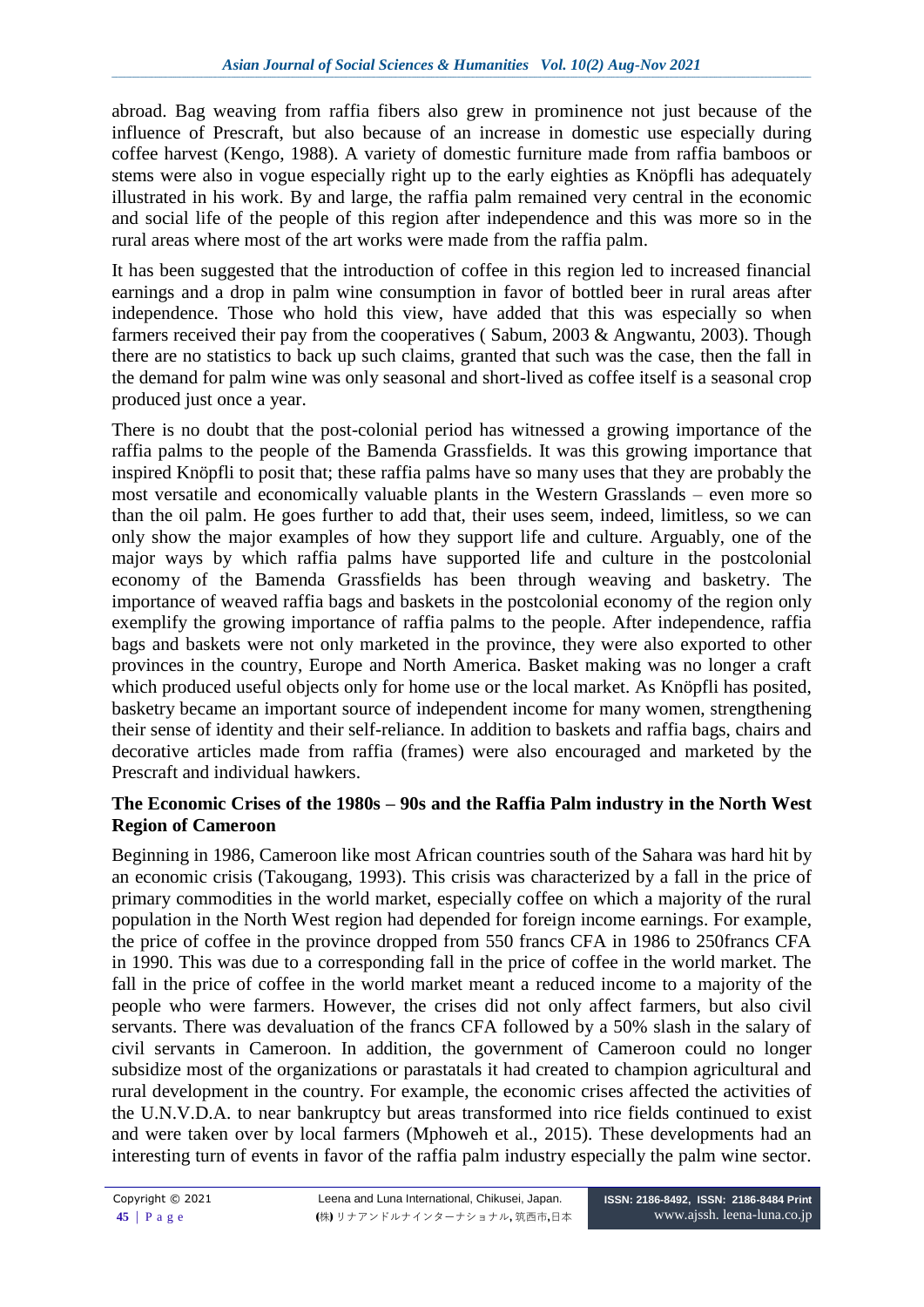As a way of adjusting to the falling incomes, many people in the province switched from consuming bottled beer to consuming palm wine given that raffia palm wine was relatively far cheaper than bottled beer. While bottled beer sold for 300 francs CFA in most rural villages in the province, the same quantity of palm wine sold for 50 francs CFA and even less. Youths generally and students in particular who before now took pride in drinking bottled beer in village squares, were compelled by the crisis to switch to drinking raffia palm wine<sup>v</sup>. In a popular palm wine drinking joint, a university student got up in a boisterous manner and told his friends and drinking mates that, "President Paul Biya in his end of year speech had advised that Cameroonians should fight the crises in their own individual ways" and that "switching from drinking beer to palm wine is our own way of fighting and coping with the economic crisis<sup>"vi</sup>. Civil servants were not also spared by the crisis and as a coping strategy with their drastically reduced incomes, a majority switched to drinking raffia palm wine because it was cheaper and more affordable. This may also be in line with Susan Diduk's view that, "bottled beer consumption both puts many rural households at risk economically (because it simply costs too much) and complicates the emerging rural class structure (Diduk,1993).

The increase in the consumption of raffia palm wine as a result of the crises was even more evident in townships than in the rural areas. Incidentally, the period of the crisis also coincided with the advent of multi-party politics in Cameroon. The first opposition party in the country, the Social Democratic Front (S.D.F.) was launched in Bamenda, the regional headquarter on 26<sup>th</sup> of May, 1990 against tight security and military confrontations. Bamenda became the political hot bed of the nation in the 1990s. Palm wine joints became the centers for the discussion and exchange of political ideas. All the politically conscious minds congregated in different palm wine joints after working hours to share in political gossips. The unemployed graduates, retired civil servants, those retrenched as a result of the implementation of the Structural Adjustment Program (SAP) by the Cameroon government, all found some solace in political gossips in palm wine bars.

If, as Awasom has observed, "the palm wine leisure joints in Bamenda Township in Cameroon stood out as an equivalent of French cafes in some respects with an equally interesting historical role in impacting public opinion and the political orientation of Cameroon's independence path" ( Awasom, 2008), then it was even more so in the 1990s following the reintroduction of multiparty politics in Cameroon. With the advent of the economic crises, coupled with the reintroduction of multi-party politics in Cameroon, palm wine bars gained ascendancy in Bamenda town in particular and the North West region in general. The economic and political contribution of the raffia palm wine in such difficult economic and political circumstances was paramount but remains largely unrecognized. The raffia palm as the lynchpin of a chain of informal activities became a main source of income to many families both in the urban and rural areas. Grey-Johnson has rightly observed that during the decade of structural adjustment of the 1980s, the qualities of the informal sector came out in bold relief to the extent that none could question its importance in the African economy (Grey-Johnson, 1992). The raffia related traditional or informal sector really showed resilience during the period of the crisis.

v Interview with Serika Marcus, Former palm wine retailer, Nkun Market square 23-8-2015. He admitted selling up to 9 jugs of palm wine on village market days. Kengo Bridget, another palm wine retailer in Ngwo said she could sell up to six jugs of palm wine on market days during that period and three jugs on ordinary days.

vi Paul Nkonda, who was a student in the University of Yaounde was addressing his drinking mates, most of whom were students, in a palm wine joint at the Nkun market square in Ngwo, Momo Division in August 1993.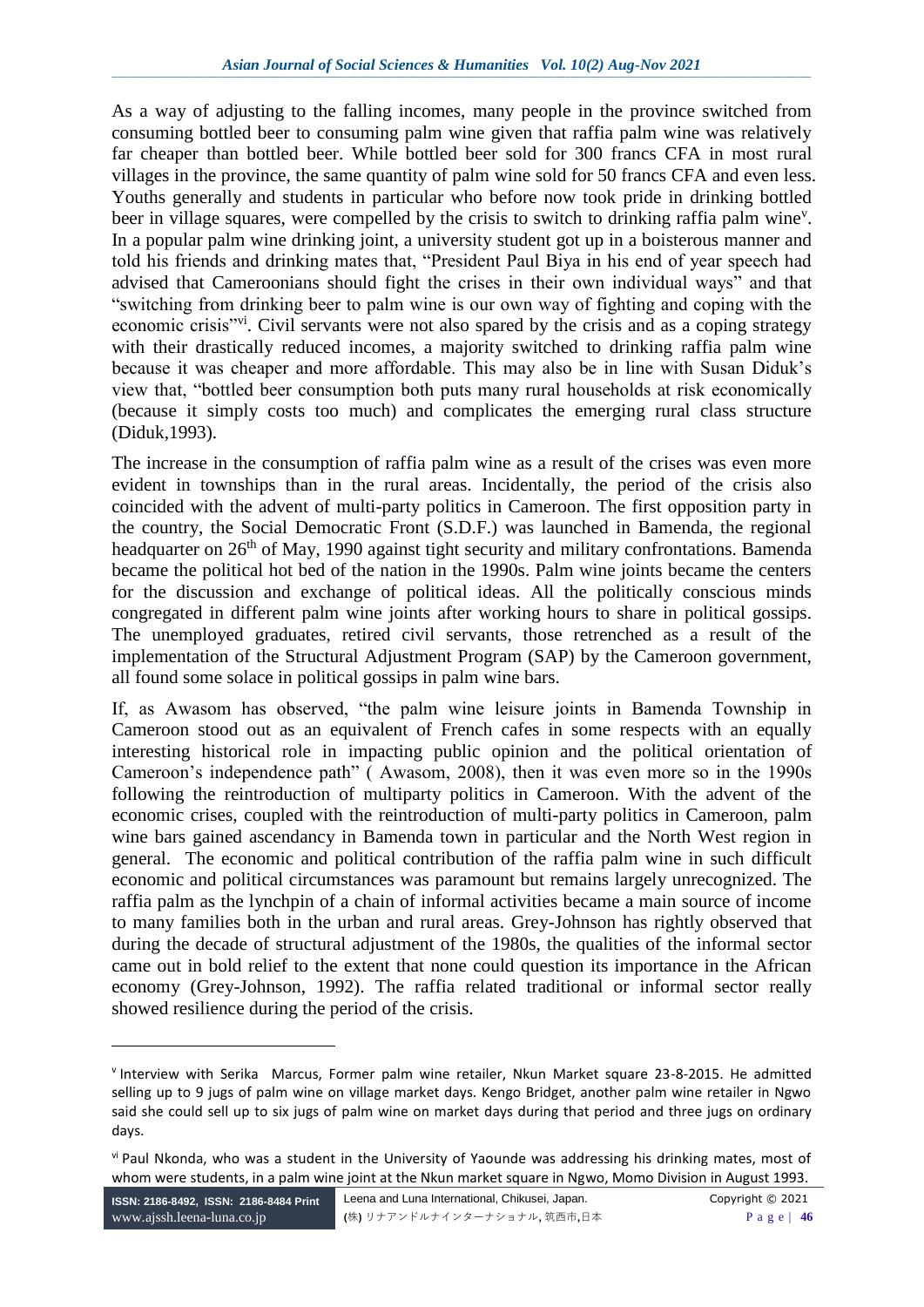As I have argued elsewhere, with the fall in the price of coffee in the world market as a result of the World Economic Crisis beginning in the mid-1980s, farmers responded in Njikwa and Batibo Sub-Divisions of the region by emphasizing the planting and tapping of raffia palms as a source of income. This was because palm wine was consumed locally and so had a domestic market as opposed to coffee that was only sold externally. Raffia palm wine became the main source of income to the men in these areas who hitherto depended on coffee production for foreign income earnings (Kengo, 2007). Though, traditionally, raffia palm wine tapping for commercial purpose has a greater historical depth among the Moghamo in Batibo Sub-division, there is no doubt that it received an extra boost from the early nineties as a result of the economic crisis and the reintroduction of multi-party politics.

The economic importance of the raffia palm and the resilience of the raffia based informal sector during the crisis was not only evident in the palm wine sector but also in the craft sector. Raffia crafts such as baskets, bags and chairs became an important source of supplementary income. The Meta bag and basket weavers took weaving as a full time profession. Raffia craft in the Ndop plain and the Bafut Fondom also received more attention as an income earning activity. Prescraft was quite instrumental in the promotion of these raffia related craft works during the crisis period. His Royal Highness Fon Aboumbi II of Bafut admitted the importance of Prescraft in surviving the crisis during a farewell dinner to Precraft staff in 1993. In his address, he acknowledged that:

 Besides their work on the farm, his wives were able to earn the badly needed money to maintain the entire Palace household by their relations with Prescraft. Most especially in the kind of political and economic crisis Cameroon was experiencing in 1993, they were able to survive in the Palace thanks to Prescraft supplementing farm produce income by his wives' cash earnings from basket weaving (Knöpfli, 2001).

A number of years have elapsed since the apparent easing of the crisis in Cameroon. However, the raffia palm continues to remain a major source of income earning in the North West Region of the country through its multiple uses and functions that merit it to be called a cash crop. The economy of Batibo Sub-Division continues to lean heavily on palm wine tapping. Batibo and its catchment area of Moghamo have been referred to as the palm wine capital of Cameroon. Some 10,000 liters of palm wine are said to be produced from the village daily, the highest amount produced anywhere in Cameroon which is why it has been dubbed Cameroon's palm wine capital.<sup>vii</sup> Most families in the village depend entirely on palm wine for their income. It therefore helps them send their children to school, treat them when they are sick, and dowry wives for their sons when they are old enough to leave home. The mayor of Batibo is quoted to have termed palm wine as "a unifying factor in Batibo," and that all birth ceremonies, marriages, religious and death celebrations, among others, must always have jugs of palm wine present (IROKO AFRICA, Accessed 29-9-2017). By and large, Batibo palm wine locally called *fitchuk* was not only consumed in the Batibo municipality. Before the outbreak of the Anglophone Crises, daily, some was taken to the nation's capital Yaounde and the economic capital, Douala situated some 700km from Batibo. However, the highest market for Batibo palm wine was and still remains Bamenda, the metropolitan headquarter of the region. The numerous palm wine joints in Bamenda city were supplied from Batibo where dozens of truck drivers and bike transporters went every day to get supplies not just for Bamenda city, but also to other parts of Cameroon.

Another mayor of Batibo, Mayor Thomas Mbatifuh Mbachek admitted that in terms of real figures, palm wine was the third highest income earner for the municipality since transporters

vii IROKO AFRICA: African News, Views and Comments. Accessed on 26 – 09 - 2017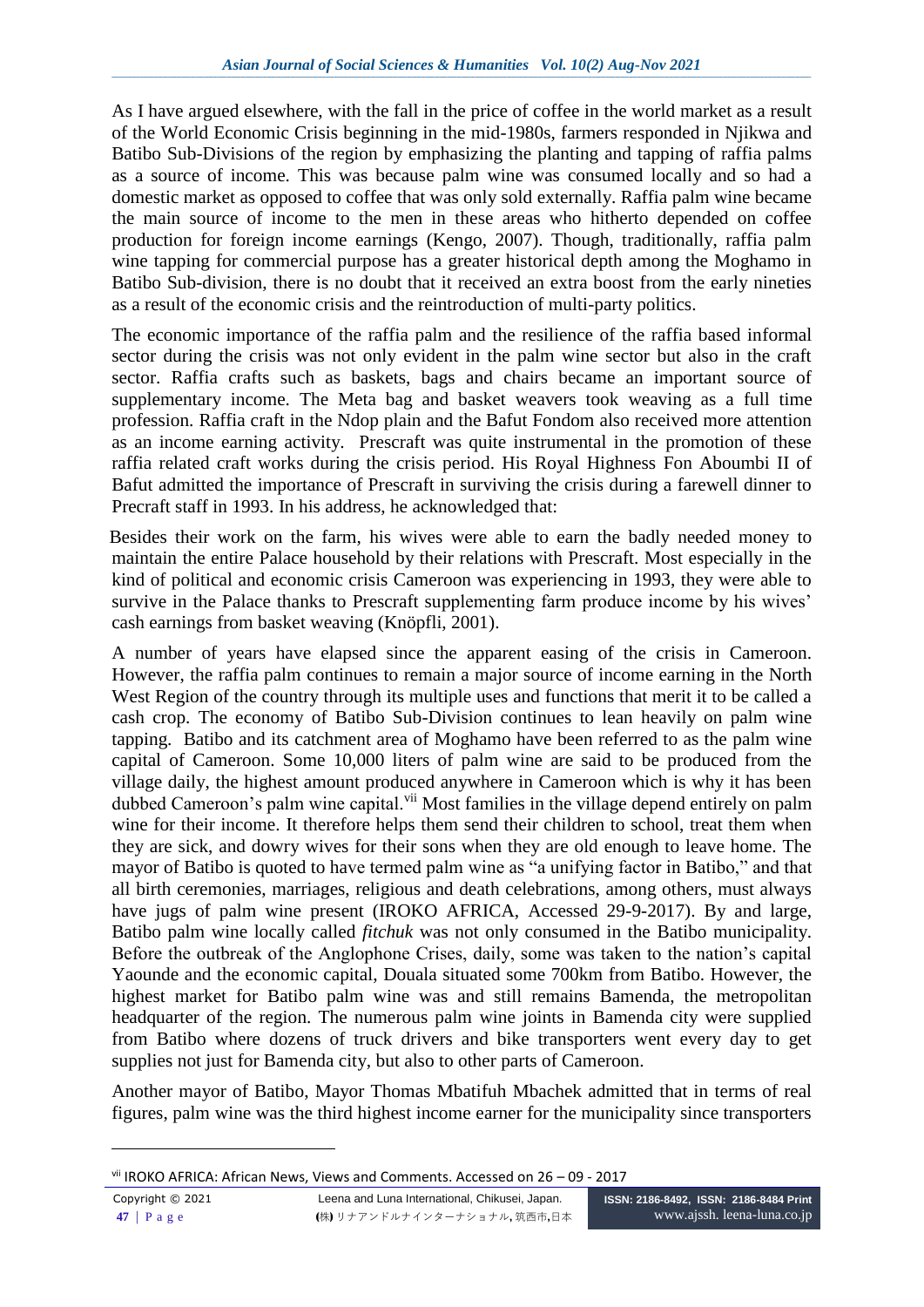had to pay taxes to transport the wine for sale to other areas of Cameroon (Niba, 2002). The mayor acknowledged palm wine as a major industry in Batibo and that palm wine selling and retailing was the most popular business in the area. Palm wine in Batibo is however, not only important commercially it also has a great historical depth in the culture and symbolism of the people. During traditional marriage ceremonies, the marriage is considered null and void if the bride and the groom did not exchange a traditional cup of palm wine. This exchange of wine is said to symbolize an oath of acceptance and faithfulness between the bride and the groom. Family members present are also expected to drink from the same cup in testimony of the event and also, as a symbol of haven consented to the marriage. No other drink can substitute palm wine in this traditional ceremony. Mayor Frederick Tanjoh is noted to have said, "life in the village (Batibo) as we know it will come to an end if there is no palm wine" (IROKO AFRICA, 2017). The mayor might have overstated the point but it simply underscores the importance of the raffia palm, its wine and the numerous socio economic activities it supports in this society. Strongly stated as it may appear to be, the mayor's view is not quite different from that of Timothy Ambo of Ngwo in Njikwa, who termed the raffia palm as "the tree of life".

We would have however, told only part of the story of the raffia palm in Batibo just like elsewhere in the region, if we only focus on its role in providing palm wine. Beyond providing palm wine, the indigenes are very cognizant of the importance of the plant to their social and economic wellbeing; past and present. Commenting on the role of the raffia palm in the housing development of the Batibo man in the past, Pa Njei Thomas Mbah noted:

The construction of houses in those days was carried out with 100% local materials. The walls consisted of a matrix of sticks, bamboos and mud. The ceiling was usually raffia bamboo…The roof frames were raffia bamboos and sticks held together by ropes pealed from the bark of fresh raffia stems. The roof was usually covered by thatches (carefully woven raffia leaves). The rapid degradation of thatches meant that the roof was renewed regularly especially at the beginning of every rainy season. The door shutters were made of raffia stems…. Typical household equipment consisted of bamboo beds and bamboo chairs (Timah, 2001).

A casual observation of architecture in Batibo today still reveals the strong presence and influence of the raffia in housing, furniture, and articles of everyday use.

Bamunka is another village in the North West region that can be used to illustrate the economic and social importance of the raffia palm through its wine tapping. Palm wine tapping in this village engaged 27 percent of the local population with 10 percent involved in the activity on full time basis. "On average, over 3700 liters of wine was produced daily from this village and an estimated \$10 US (5000 FCFA) could be generated by each full time wine tapper" (Mphoweh et.al, 2004). A further number was employed in the retailing service where about 150 palm wine drinking retail spots existed. In Bamunka, like elsewhere in the province, palm wine was and is still used in ceremonies such as death celebrations and marriages. It is also used as an ingredient in the preparation of traditional medication and a symbol and medium of communicating with ancestors, according to local believes (Mphoweh et.al, 2015).

In Njikwa Subdivision, another locality with a substantial production and a local market for raffia palm wine, social life in the weekly market is known to revolve around palm wine bars. Social engagements are made in palm wine bars and business deals are mainly struck in palm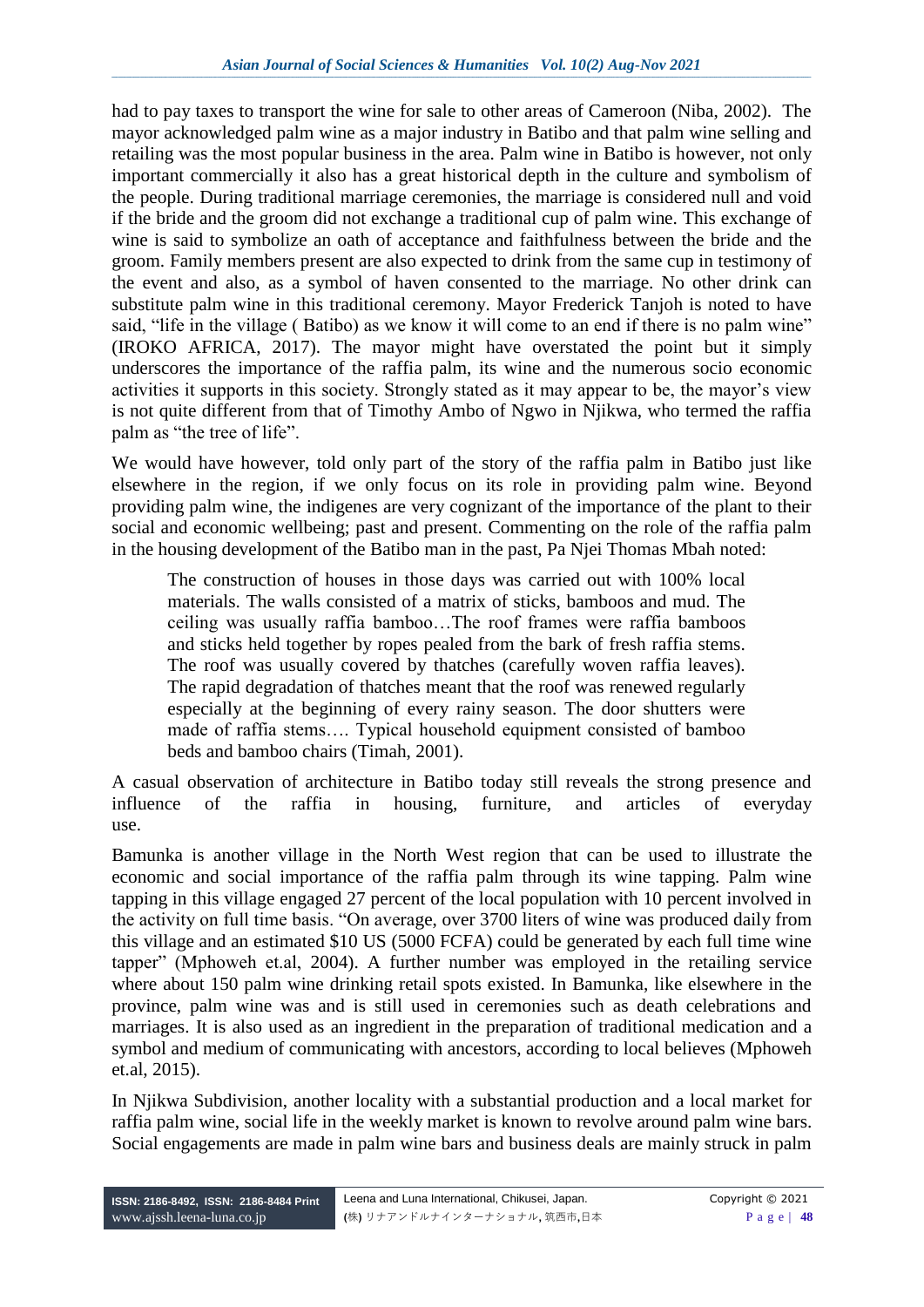wine bars in the eighth day weekly market days.<sup>viii</sup> Palm wine bars are centers for social gossips in the village. The local market was known to close earlier when there was not enough palm wine in the market to sustain the villagers in the market long enough. The culture of the villages of Ngwo, Oshie, Ekweri, Konda and Banya is closely linked with palm wine. Cultural celebrations such as marriages, death and birth ceremonies, rituals, libations, disputes settlement etc. cannot be concluded without palm wine.<sup>ix</sup> The traditional architecture and furniture is also closely tied to the raffia palm since historically, human habitat has always been adapted to the environment.

Ndu Subdivision also provides a case for the economic and social importance of the raffia palm which is similar and comparable to Batibo Subdivision. In Ndu Subdivision, Donga-Mantung Division, and raffia palm wine is an industry on its own involving a number of informal sectors; tappers, transporters or middlemen and retailers. The tappers were mainly men while the retailers were both men and women who owned palm wine joints in village squares. More than sixty percent of the men across villages in Ndu Subdivision were reportedly involved in palm wine tapping (Nyadi, 2018). Another proportion of the population was gainfully employed in ancillary sectors of the raffia palm industry such as furniture, weaving, basketry and architecture. The palm weevil is not only a source of protein to the people, but also an important commercial item. The raffia fruits locally called koup nka, were harvested and sold by students during holidays since it is widely consumed in the region (Nyadi, 2018).

# **CONCLUSION**

The raffia palm beyond all doubts has been a tree crop of great economic, social and cultural significance in the historical development of the North West region of Cameroon. This tree crop provided and continuous to provide the bases for a chain of "informal" economic activities stretching from the rural areas to the cities. It provided materials for the construction of homes, for furniture, household utensils, weaving and basketry, construction of bridges, firewood, fences, toys, etc. From the raffia, the people also harvested the palm weevil, a source of protein and a delicacy among the people. Above all, raffia wine can be considered as an industry within the raffia palm industry in the North West Region of Cameroon, involving many other services and employing a greater percentage of the rural population in different ways. The raffia palm can rightly be considered as the lynchpin of the traditional economy of the North West region, from the colonial period right up to the present date and exemplifies the resilience of that sector. However, the centrality of this crop in the historical development of the region would seem not to have been fully recognized or appreciated. This lack of academic recognition has been due to colonialism and the introduction of new crops in the region such as Irish potatoes, rice, and coffee. With the introduction of these new crops, both colonial and postcolonial agricultural policies were more focused on improving their cultivation while neglecting indigenous crops like the raffia palm. The raffia palm was hardly seen as a cash crop or a crop of any great economic importance because of a narrow definition and conceptualization of a cash crop. Because of the lack of scientific interest in the plant, there is no conservation policy. This has led to wanton exploitation and degradation of the raffia groves in the region. There is therefore the need for more scientific studies on the raffia palm to enlighten the people of this region in particular and Cameroon in general on sustainable exploitation and conservation of the raffia palm.

<u>.</u>

viii The research has personally observed this phenomenon over a long period of time growing up in this village. ix Pa Marcus Mfor Ambo, village notable aged: 83 years, Nkun, Ngwo 2006. Interviewed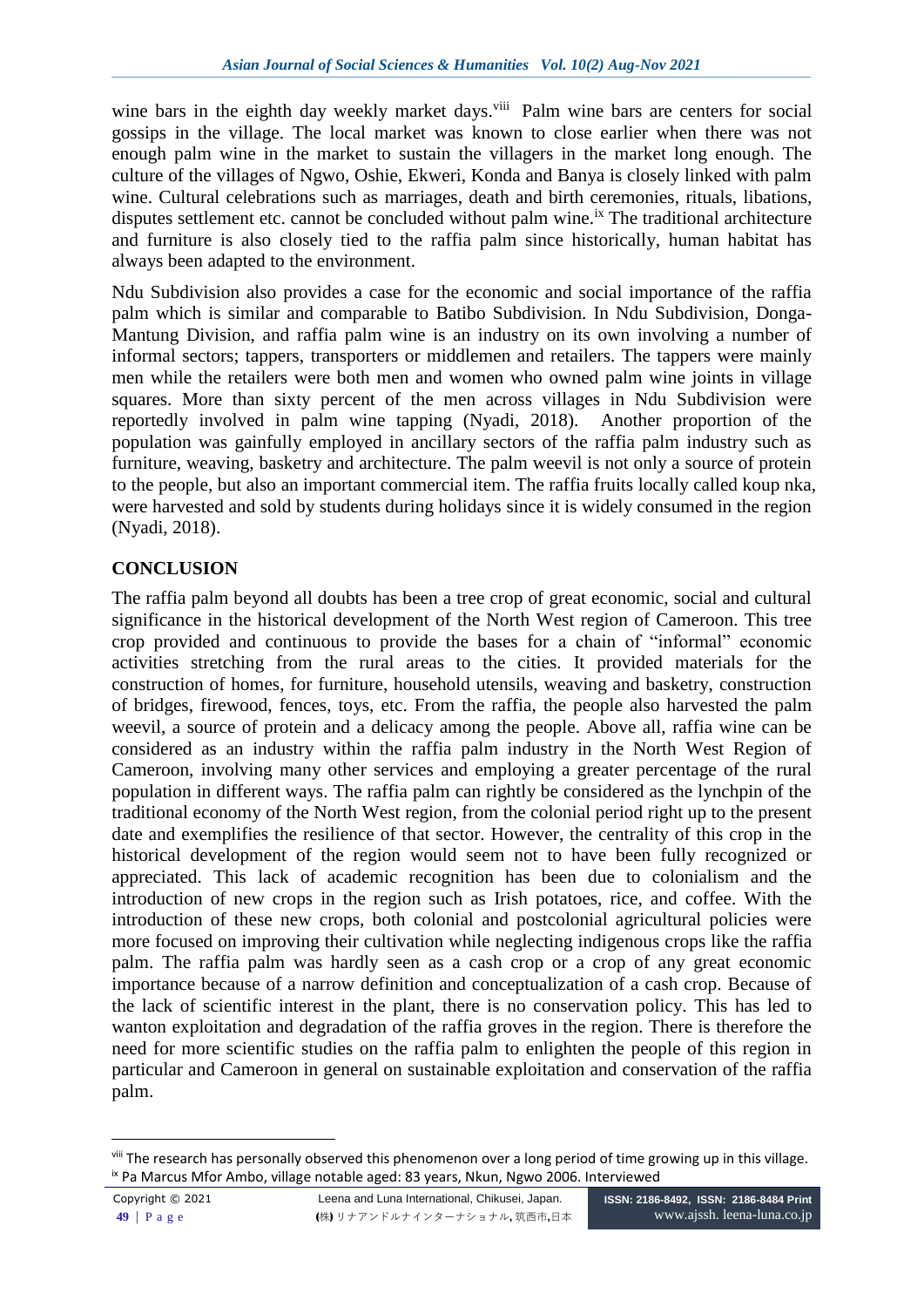#### **REFRENCES**

- [1]. Ambo,Timothy Afuh. (January, 1997). *Personal communications.* Nkun Ngwo.
- [2]. Angwantu, Zachariah. (2003). Interviewed a farmer with age of 60 and former president of Mbengwi cooperative Union.
- [3]. Awasom, Nicodemus. (2008). *"The Emergence of Public Spheres in Colonial Cameroon: The Case of Palm Wine Drinking Joints* as *lieux de sociabilite*' *in Bamenda Township*". (CODESRIA, Darker) 12-13
- [4]. Delancey, Mark. (1980). Cameroon National Food Policies and Organizations: The Green Revolution and Structural Proliferation. *Journal of African Studies*, *7*(2), 111.
- [5]. Diduk, Susan. (1993). European Alcohol, History and the State in Cameroon. *African Studies Review*, 5.
- [6]. Green, Robert. (1969). "The Economy of Cameroon Federal Republic" in *The Political Economies of Africa, eds.* P. Robinson and D.A. Lury*.* Evanston: Northwestern University Press) 271.
- [7]. Grey-Johnson, Crispin (1992). The African Informal Sector at Crossroads: Emerging Policy Options*. African Development*, *17*(1). 66.
- [8]. Hadiwigeno, Soetatwo. & Harcharik, David. Foreword to *Non-Wood Forest Products: Tropical Palms* by Johnson, D.V. (Rome: FAO) iii.
- [9]. Hart, Keith. (1973). Informal Income Opportunities and Urban Employment in Ghana. *The Journal of Modern African Studies*, *11*(1), 68.
- [10]. ILO, (1972). *Employment, Income and Equity: A Strategy for Increasing Productive Employment in Kenya.* Geneva: Switzerland.
- [11]. IROKO AFRICA: African News, Views and Comments. Accessed on 26 09 2017
- [12]. Kengo, Emmanuel. (1998). *Trade in Ngwo, North West Province of Cameroon, Ca 1900 – 1982.* M .A. diss., Department of History, University of Nigeria, Nsukka.
- [13]. Kengo, E. (2007). *Coffee in the Economy of the North West Province of Cameroon, 1923 – 1993*. Ph.D. thesis, University of Nigeria, Nsukka
- [14]. Kengo, E. (2018). "The Demise of the Coffee Industry in the North West Region of Cameroon" in *Post-colonial Cameroon: Politics, Economy and Society*, (eds). Joseph Takougang and Julius Amin. Maryland: Lexington Books..
- [15]. King*,* Kenneth*.* (1989)*. An Evaluation of Research and Policies on Informal Sector Employment in Developing Countries*. World Bank: Washington D.C.
- [16]. Knöpfli*,* Hans (2001). *Baskets and Calabashes, Palms and People Crafts and Technologies: Some Traditional Craftsmen and Women of the Western Grasslands of Cameroon. Part 3: Utensils for Everyday Life*. Basel, Switzerland: Basel Mission.
- [17]. Mbah, E. (2013) Globalization and Rural Land Conflict in North-West Cameroon: A Historical Perspective" in *The Political Economy of Development and Underdevelopment in Africa*, eds. Toyin Falola and Jessica Achberger. New York: Routldge.
- [18]. Mfor, Marcus Ambo. (2006). Interviewed a village notable, aged: 83 years, Nkun, Ngwo.